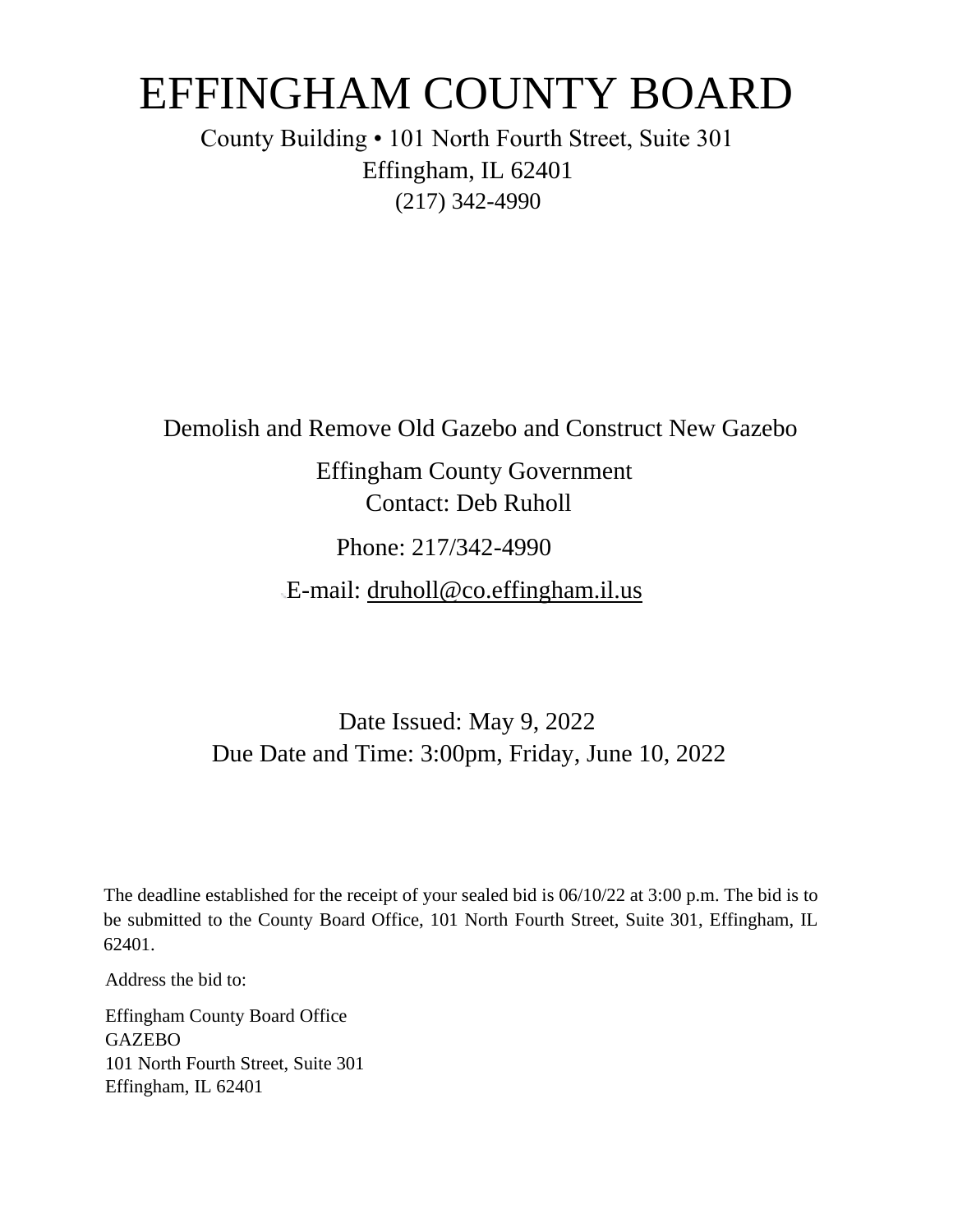#### REQUIREMENTS & INSTRUCTIONS

#### 1. SUBMISSION OF OFFERS:

All offers should be submitted in a sealed envelope or package. The invitation title, opening date and time, company name, address and telephone number shall be clearly displayed on the outside of the sealed envelope or package. The delivery of responses to the County Board Office prior to the specified date and time is solely and strictly the responsibility of the offeror. Any submittal received in the County Board Office after the specified date and time will not be considered. Additional information may be attached to the submittal. Facsimile submissions are NOT acceptable. No offer may be modified after the acceptance date. No offer may be withdrawn after opening for a period of sixty days unless otherwise specified. Bid must include all costs. All offers must include the original and at least one (1) copy.

#### 2. EXECUTION OF OFFER:

Offer shall contain a manual signature page to bind the offeror to the provisions therein.

#### 3. EXECUTION OF ACCEPTANCE:

Effingham County legally recognizes acceptance of formal offer when a written contract is signed by both parties. Offeror is not to assume that the Effingham County Board resolution approving the bid or proposal is a binding contract.

#### 4. OPENING & RECORDING:

Opening shall be in the County Board Meeting Room during the Effingham County Buildings and Grounds meeting on June  $14<sup>th</sup>$ , 2022, at 8:30am. This meeting is open to the public.

#### 5. INTEGRITY:

Effingham County does not discriminate on the basis of race, color, national origin, sex, religion, age or disability in employment or the provision of services. The Offeror agrees to follow all applicable labor rules and prevailing wage.

#### 6. PRICING:

Unless otherwise specified prices offered shall remain firm for a period of at least sixty (60) days; all pricing of goods shall include FOB Effingham County Courts Building, all packing, handling, shipping charges and delivery to any point(s) within Effingham to a secure area or inside delivery.

#### 7. PAYMENT TERMS:

Effingham County will remit full payment on all undisputed invoices within thirty (30) days from receipt by the appropriate person(s) of the invoice or receipt of all products or services ordered. Any other payment schedule or deposit requirement must be clearly defined in the offer.

#### 8. INCURRED EXPENSE:

This invitation does not commit Effingham County to make an award nor shall Effingham County be responsible for any cost or expense which may be incurred by any respondent in preparing and submitting a reply, or any cost or expense incurred by any respondent prior to the execution of a purchase order or contract agreement.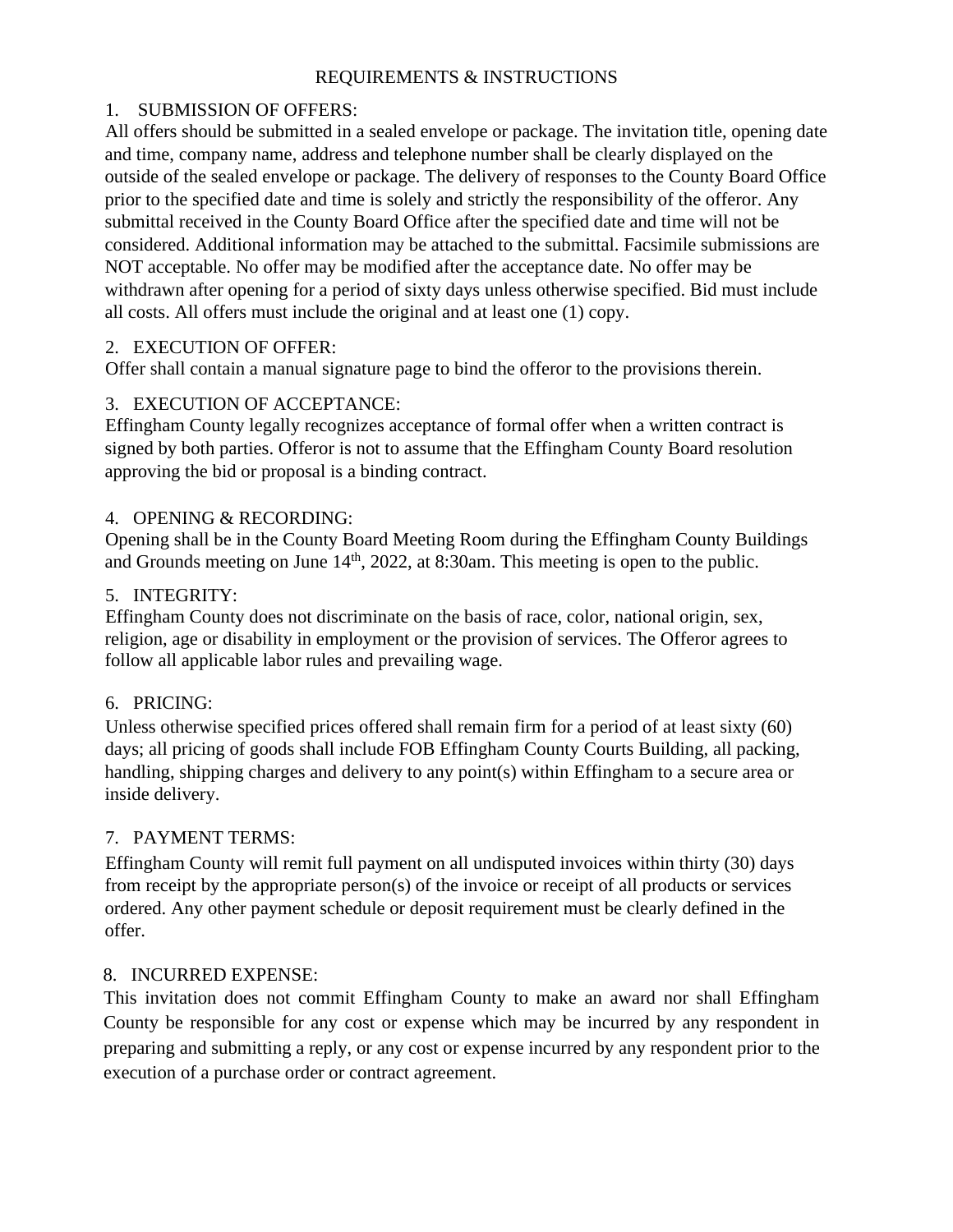#### 9. CLARIFICATION/CORRECTION OF ENTRY:

Effingham County reserves the right to allow for the clarification of questionable entries and the correction of OBVIOUS MISTAKES.

#### 10. INSURANCE:

The successful bidder is required to procure and maintain the following insurance for the life of this contract:

- Workers' Compensation Insurance  $\bullet$
- Commercial General Liability Insurance, not less than \$1,000,000.00 per  $\bullet$ occurrence
- Motor Vehicle Liability Insurance  $\bullet$

#### 11. INTRODUCTION

Effingham County has chosen to issue this Request for Proposal (RFP) to seek a company to demolish, remove and construct a new gazebo as defined by the plans in appendix A of this document.

#### 12. PROJECT OVERVIEW

- Effingham County is seeking the services of a qualified Contractor to remove and replace the current gazebo on the old courthouse property located in the 100 block of E. Jefferson Ave., Effingham, Illinois 62401.
- The intent of the RFP is to award a contract for service to the successful Respondents.
- As part of the Work, the Contractor shall furnish and assume full responsibility for everything required for the orderly progress and proper execution and completion of the Work, whether temporary or permanent and whether or not incorporated into the Work including, but not limited to, drawings, materials, equipment, labor including subcontractor, transportation, construction equipment and machinery, tools, and other facilities and incidentals. If work is required to be "done by others" it must be clearly defined in the offer. The expense of work done by others will be considered in the award of bid.
- Contractor shall not have any public or private interest and shall not acquire directly or indirectly any such interest which conflicts in any manner with the performance of its services under this Contract.
- Contractor shall employ only persons duly licensed and qualified to perform the Work required under this Contract.
- The County provides no guarantee of work. Award of a contract does not prevent the County from obtaining the services of another Contractor for any other project if the County so desires and/or is in the public interest to do so.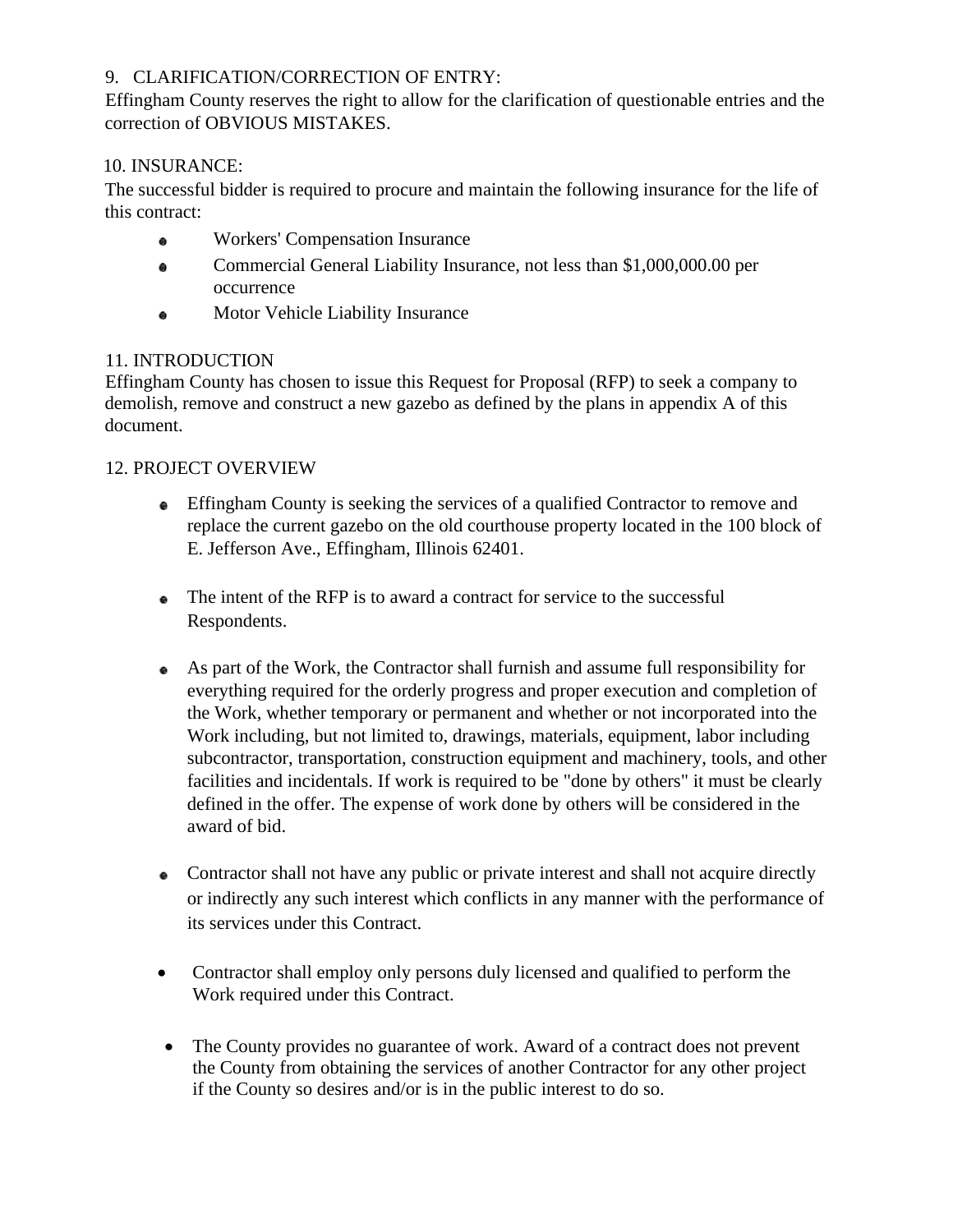#### 13. GENERAL SCOPE

The general scope of work for this project will include:

- Demolish and remove the old gazebo.
- Avoid damaging the surrounding grounds, or repair them if they are damaged during the demolition or construction process.
- Construct the new gazebo to plans in appendix A.
- Construct and install infrastructure for electrical service to the Gazebo fixtures as per plans.
- Clean up debris and repair surrounding turf, after construction.
- Construct the gazebo as per plans, and with maintenance free or low maintenance materials where not specified, including a description in the responding proposal.
- Purchase and provide for delivery of materials necessary for the construction of the Gazebo.
- Provide equipment and labor to ensure project is completed.
- Provide a date for construction to begin, and estimate of time to completion when submitting this RFP.

The Contractor's team shall be fully licensed with all appropriate agencies to demolish and construct the gazebo. The Contractor will have full access to Gazebo and required areas during construction.

A. The candidates will be evaluated on their ability to explain fully what is included in each item of proposal as well as the benefit to additional options provided. Additional options are to be priced as "add on". Warrantees on parts and services should be clearly identified.

One-year warranty after construction. Warranty to include coverage for defects in material and workmanship.

Timeframe:

Proposals Due: June  $10^{th}$ , 2022, by 3:00pm

Proposed Award: June 20th, 2022 at 4:00pm

Construction Phase: As soon and practical (or to be agreed upon by both parties)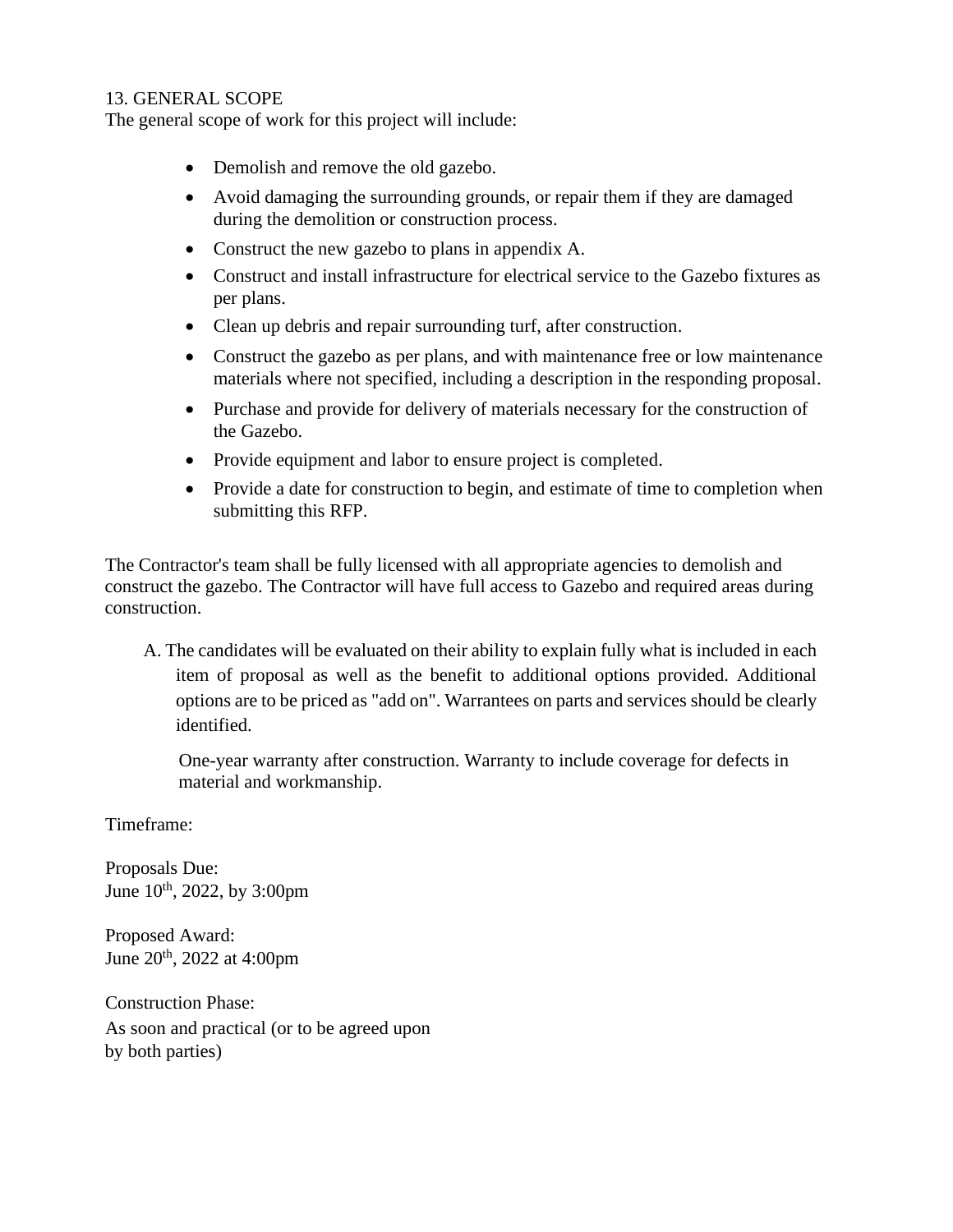#### Experience Requirements:

It is very important that the Contractor's team performing the work on the County property have a significant amount of experience working on similar projects. The Contractor should have knowledge of demolition, construction and cleanup.

#### 14. SUBMITTALS Format:

All proposals should include the following:

• Transmittal Letter:

Include a brief introduction to your firm and your interest in this contract; give main contract name, phone number, fax number and email address of the main point of contact.

- Give details of Contractor's proposed means and methods to perform work.
- Details on pricing: Including labor, materials, inspection fees and/or any other relevant cost items.
- Terms and Conditions signature page.
- References:

List at least three organizations that you have performed similar work for in the past.

#### 15. SITE VISITS AND QUESTIONS

For any questions regarding the material contained in this RFP, please contact Deb Ruholl, at 217/342-4990, or by email, druholl@co.effingham.il.us.

## 16. CONDITIONS

If you are submitting any information you consider to be proprietary, mark it as such. Effingham County will attempt to treat it as proprietary; however, understand the Freedom of Information Act has very strict guidelines on what is considered public information. Pricing information cannot be considered proprietary.

## Signature Block:

All proposals must be signed by an authorized agent of your firm. Any firm or individual submitting a signed proposal shall be deemed to have read and understood all the terms, conditions and requirements of this Request for Proposal.

Refusal:

Effingham County reserves the right to refuse all proposals, and/or any part thereof.

Withdraw Proposal:

You may withdraw your proposal at any time prior to the date and time set for closing.